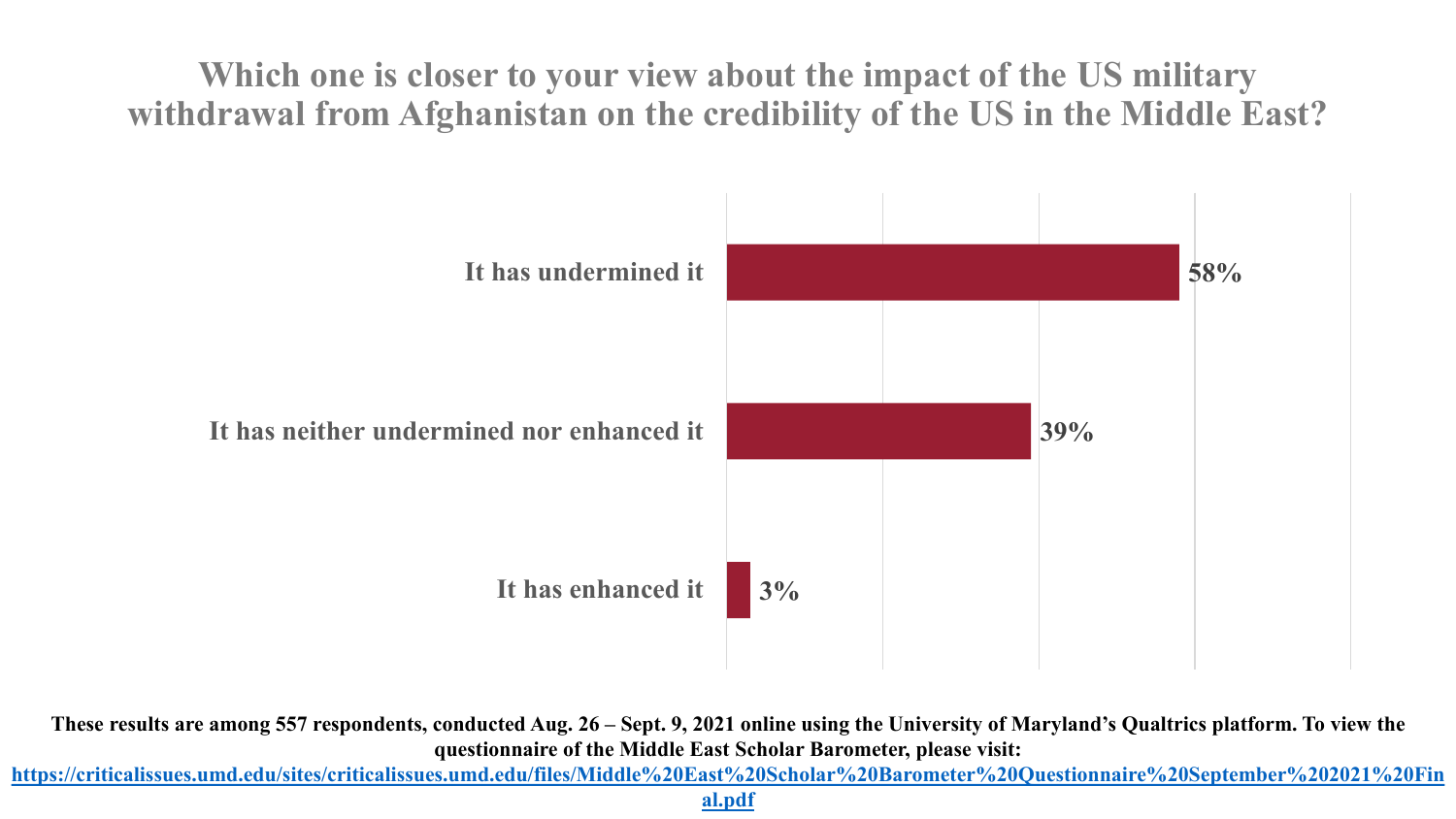**A year ago, the Abraham Accords were signed, initially between Israel on the one hand, and the United Arab Emirates and Bahrain on the other (later expanded to include Morocco and Sudan). What it is your opinion on its impact on the following:**

**A) the Prospects of Israeli-Palestinian Peace**



**These results are among 557 respondents, conducted Aug. 26 – Sept. 9, 2021 online using the University of Maryland's Qualtrics platform. To view the questionnaire of the Middle East Scholar Barometer, please visit:** 

**[https://criticalissues.umd.edu/sites/criticalissues.umd.edu/files/Middle%20East%20Scholar%20Barometer%20Questionnaire%20September%202021%20Fin](https://criticalissues.umd.edu/sites/criticalissues.umd.edu/files/Middle%20East%20Scholar%20Barometer%20Questionnaire%20September%202021%20Final.pdf)**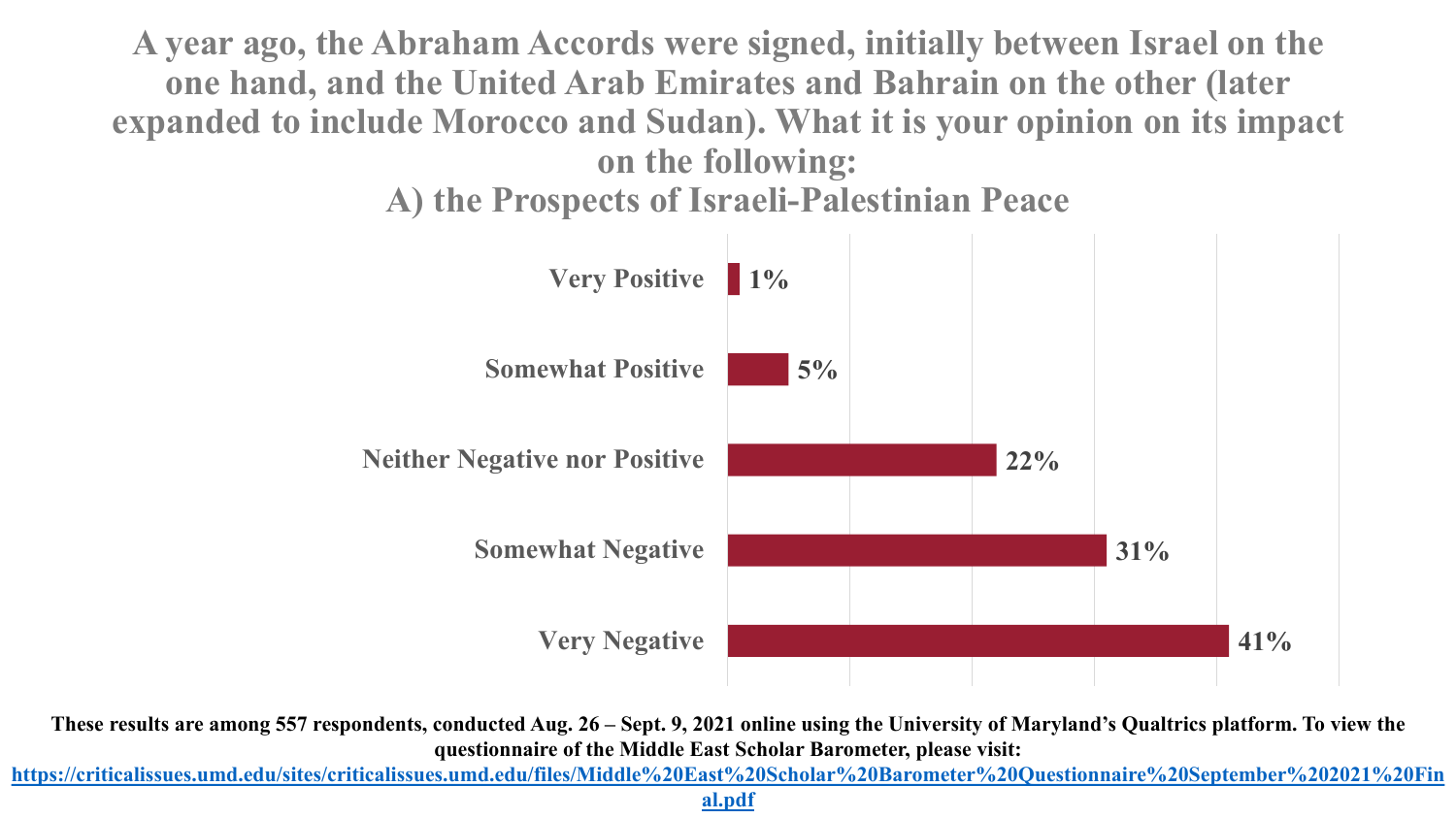**A year ago, the Abraham Accords were signed, initially between Israel on the one hand, and the United Arab Emirates and Bahrain on the other (later expanded to include Morocco and Sudan). What it is your opinion on its impact on the following:** 

**B) advancing democracy, human rights in the Middle East**



**These results are among 557 respondents, conducted Aug. 26 – Sept. 9, 2021 online using the University of Maryland's Qualtrics platform. To view the questionnaire of the Middle East Scholar Barometer, please visit:** 

**[https://criticalissues.umd.edu/sites/criticalissues.umd.edu/files/Middle%20East%20Scholar%20Barometer%20Questionnaire%20September%202021%20Fin](https://criticalissues.umd.edu/sites/criticalissues.umd.edu/files/Middle%20East%20Scholar%20Barometer%20Questionnaire%20September%202021%20Final.pdf)**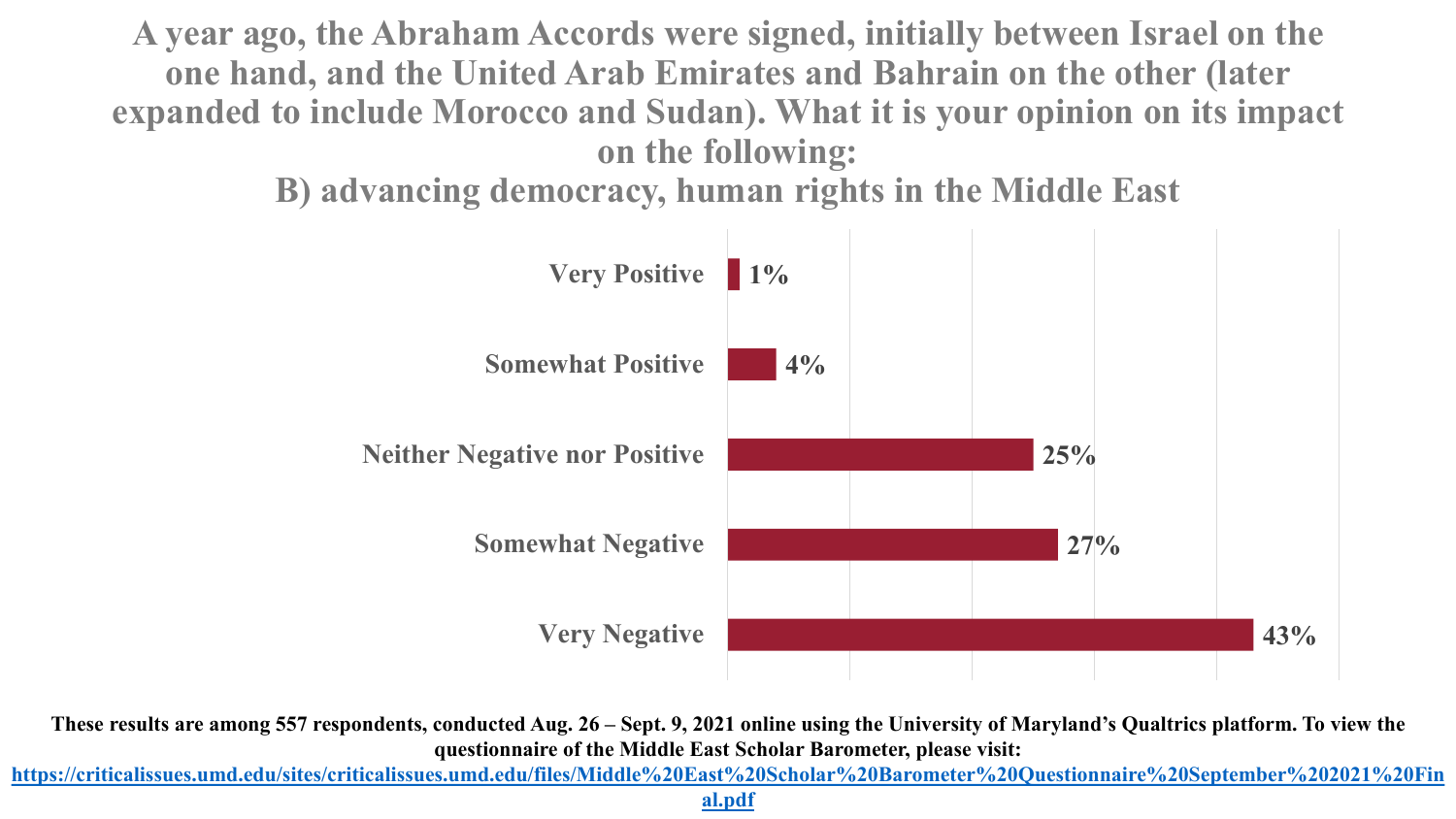**A year ago, the Abraham Accords were signed, initially between Israel on the one hand, and the United Arab Emirates and Bahrain on the other (later expanded to include Morocco and Sudan). What it is your opinion on its impact on the following: C) Advancing Regional Stability**



**These results are among 557 respondents, conducted Aug. 26 – Sept. 9, 2021 online using the University of Maryland's Qualtrics platform. To view the questionnaire of the Middle East Scholar Barometer, please visit:** 

**[https://criticalissues.umd.edu/sites/criticalissues.umd.edu/files/Middle%20East%20Scholar%20Barometer%20Questionnaire%20September%202021%20Fin](https://criticalissues.umd.edu/sites/criticalissues.umd.edu/files/Middle%20East%20Scholar%20Barometer%20Questionnaire%20September%202021%20Final.pdf)**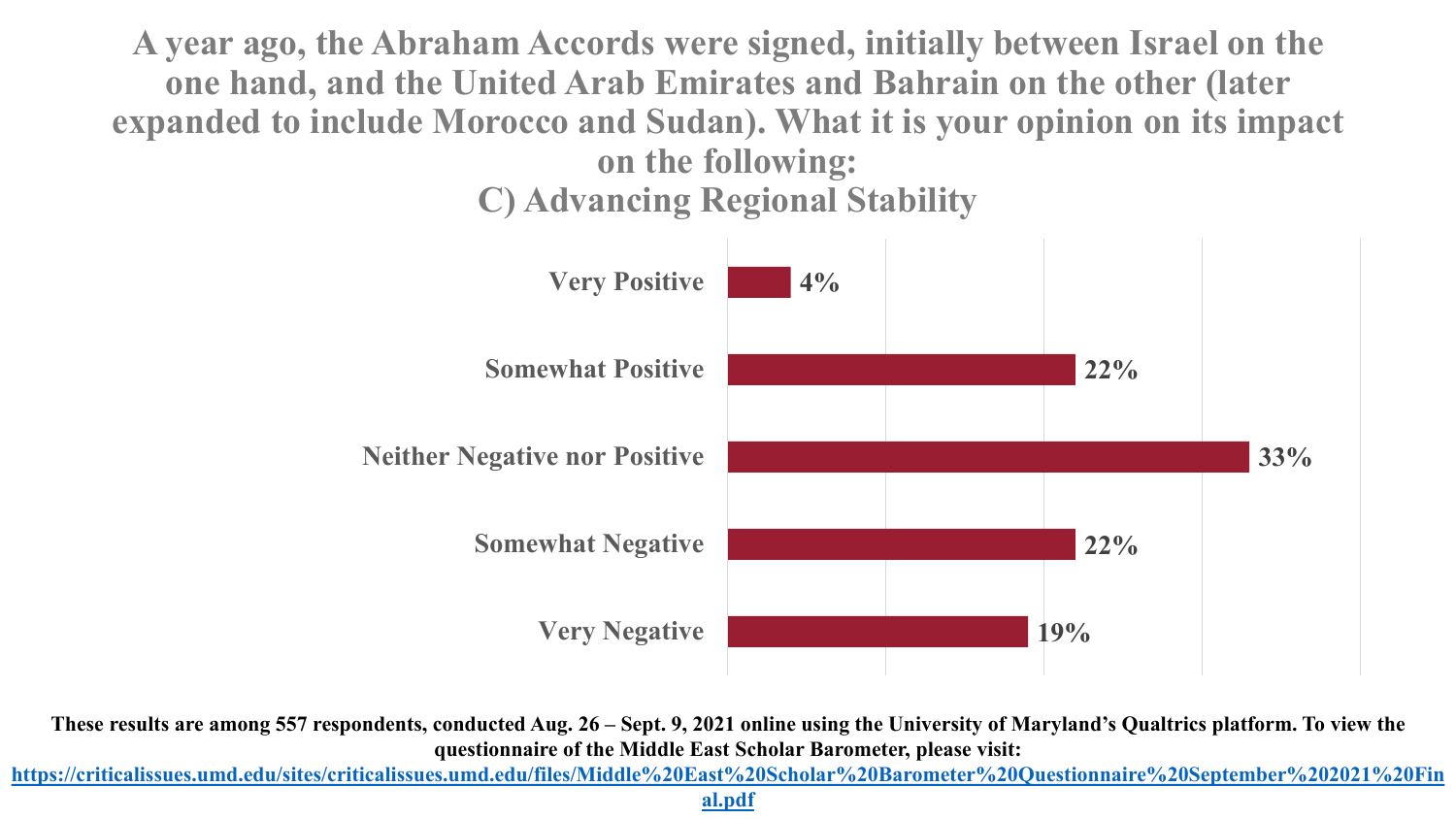**A year ago, the Abraham Accords were signed, initially between Israel on the one hand, and the United Arab Emirates and Bahrain on the other (later expanded to include Morocco and Sudan). What it is your opinion on its impact on the following:** 

**D) Advancing US interests as you understand them to be**



**These results are among 557 respondents, conducted Aug. 26 – Sept. 9, 2021 online using the University of Maryland's Qualtrics platform. To view the questionnaire of the Middle East Scholar Barometer, please visit:** 

**[https://criticalissues.umd.edu/sites/criticalissues.umd.edu/files/Middle%20East%20Scholar%20Barometer%20Questionnaire%20September%202021%20Fin](https://criticalissues.umd.edu/sites/criticalissues.umd.edu/files/Middle%20East%20Scholar%20Barometer%20Questionnaire%20September%202021%20Final.pdf)**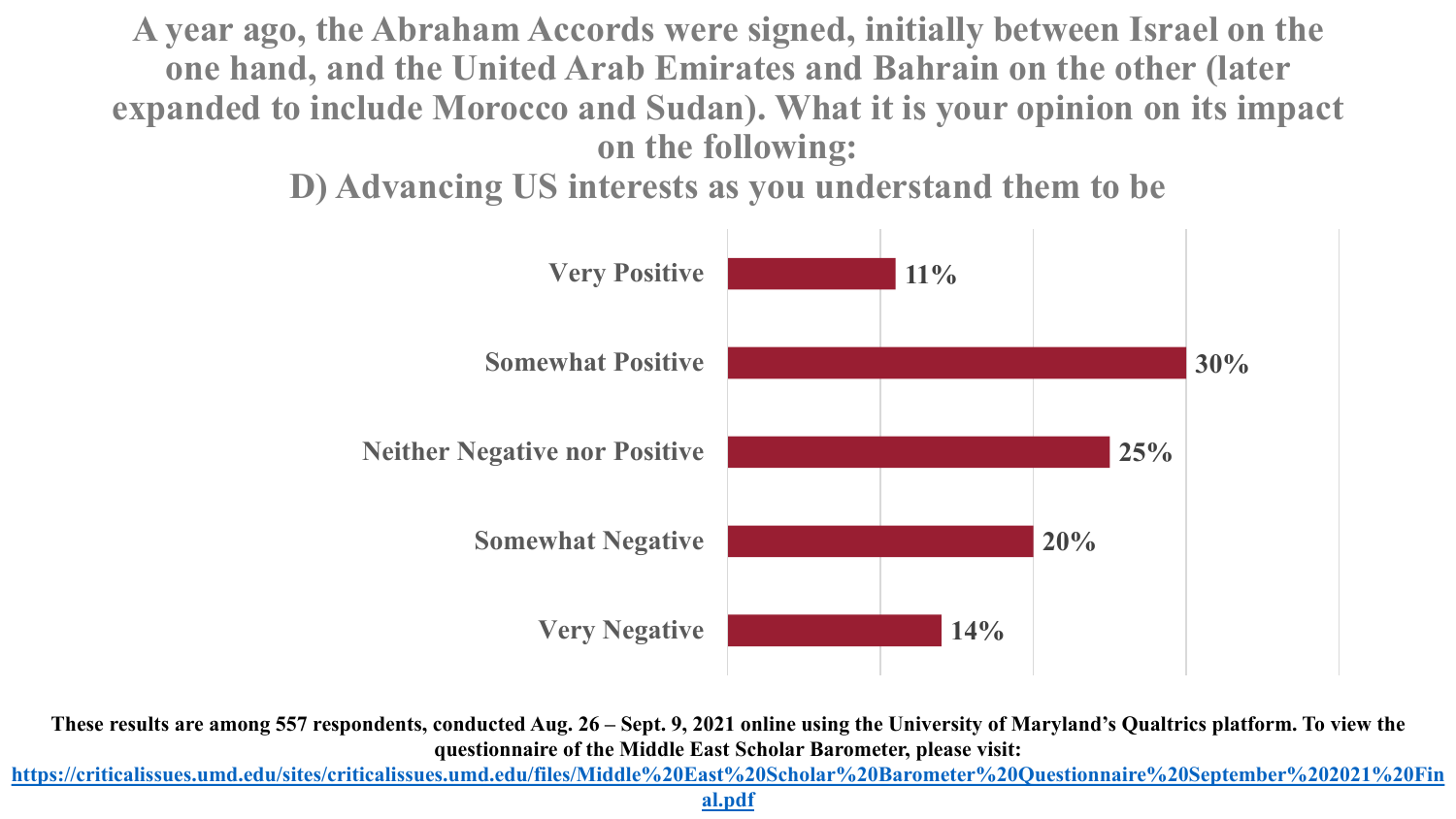**Tunisia's President Kaes Al-Saeid recently suspended Parliament and seized emergency powers. Some have described these steps as constituting a coup. Do you agree or disagree?**



**These results are among 557 respondents, conducted Aug. 26 – Sept. 9, 2021 online using the University of Maryland's Qualtrics platform. To view the questionnaire of the Middle East Scholar Barometer, please visit:** 

**[https://criticalissues.umd.edu/sites/criticalissues.umd.edu/files/Middle%20East%20Scholar%20Barometer%20Questionnaire%20September%202021%20Fin](https://criticalissues.umd.edu/sites/criticalissues.umd.edu/files/Middle%20East%20Scholar%20Barometer%20Questionnaire%20September%202021%20Final.pdf)**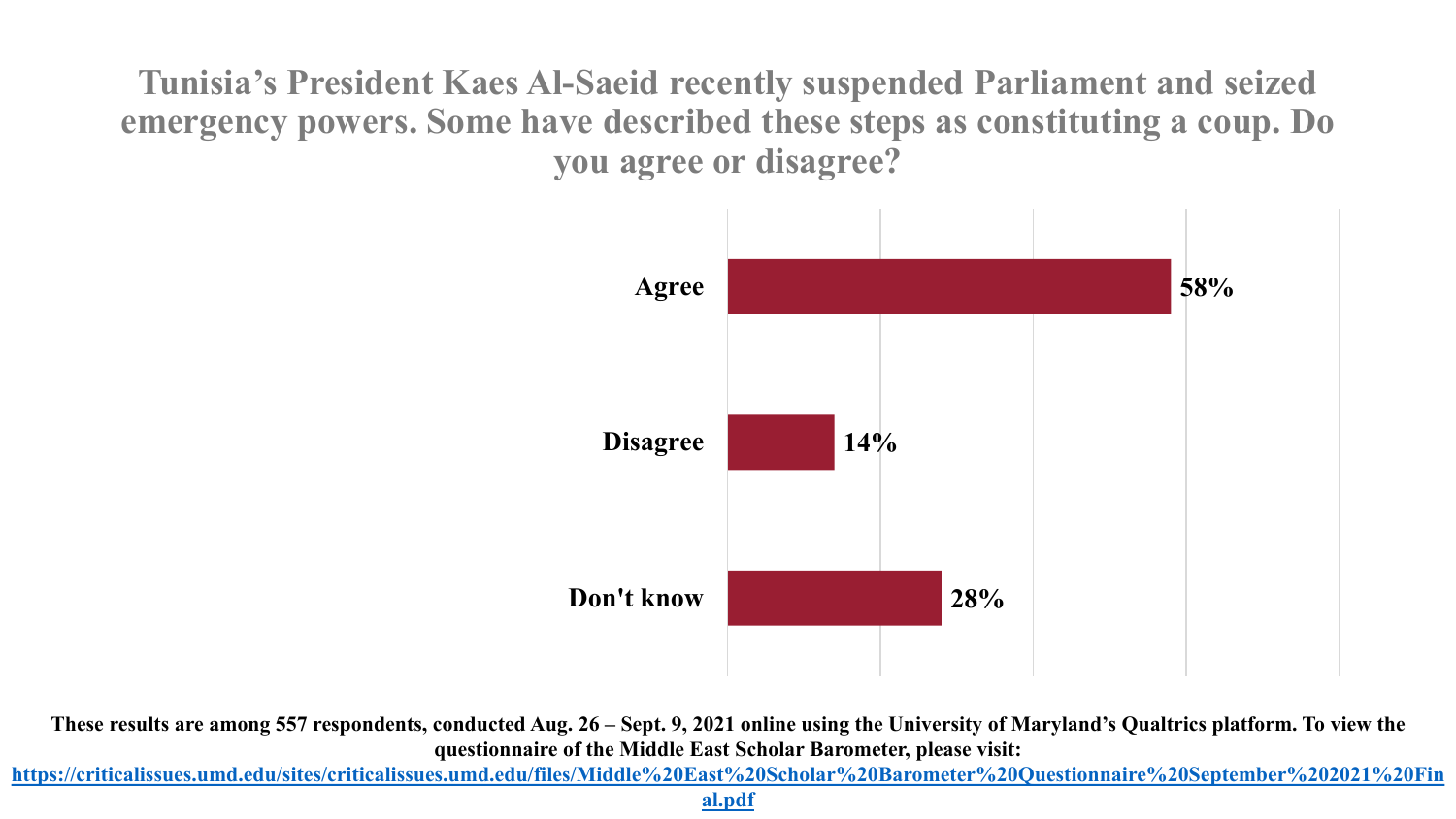### **In your opinion, have these actions made democracy in Tunisia more or less likely a decade from now?**



**These results are among 557 respondents, conducted Aug. 26 – Sept. 9, 2021 online using the University of Maryland's Qualtrics platform. To view the questionnaire of the Middle East Scholar Barometer, please visit:** 

**[https://criticalissues.umd.edu/sites/criticalissues.umd.edu/files/Middle%20East%20Scholar%20Barometer%20Questionnaire%20September%202021%20Fin](https://criticalissues.umd.edu/sites/criticalissues.umd.edu/files/Middle%20East%20Scholar%20Barometer%20Questionnaire%20September%202021%20Final.pdf)**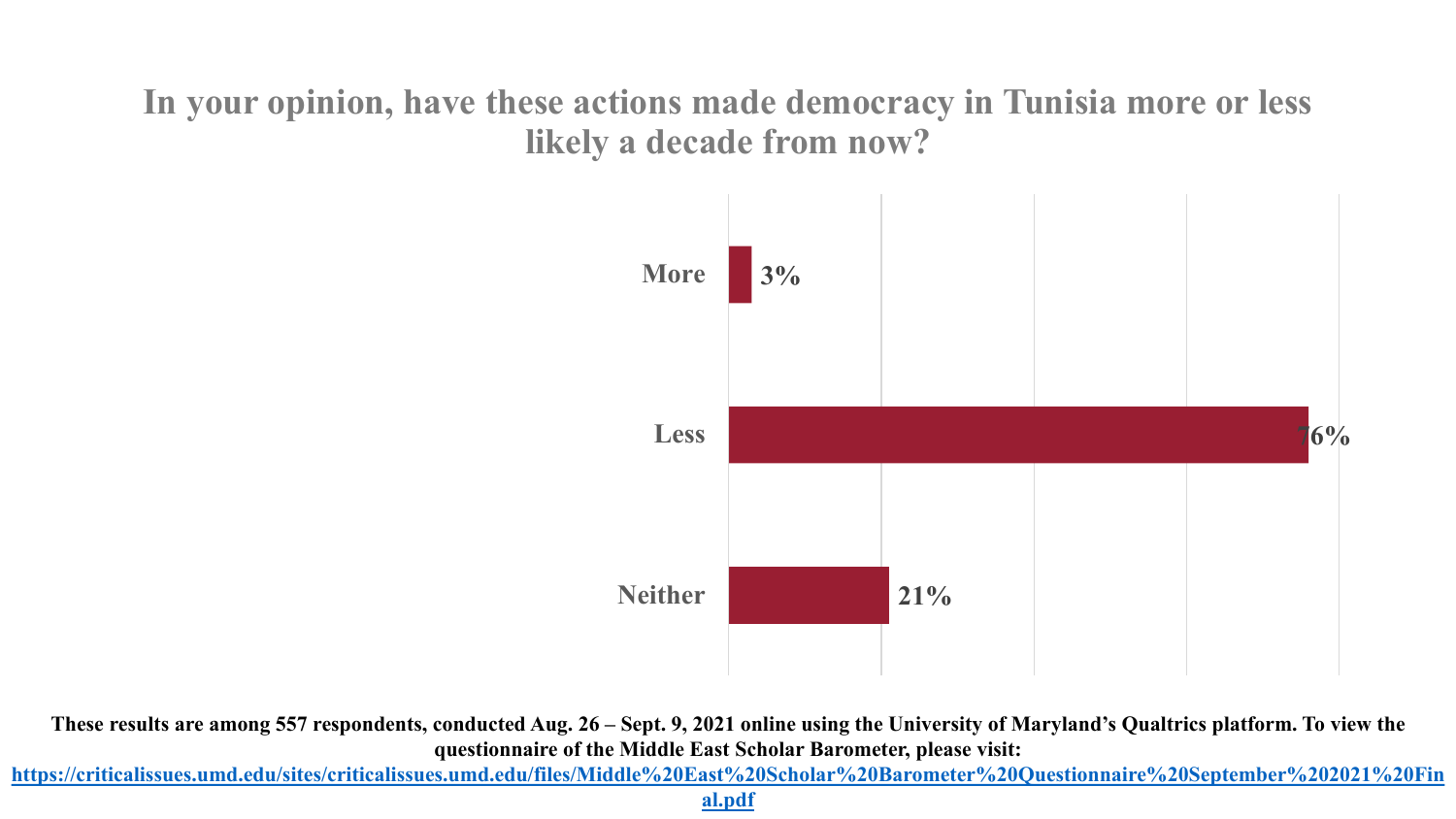**The stated aim of international diplomacy toward the Israeli-Palestinian conflict has been to achieve two states, the state of Israel next to a sovereign state of Palestine established within the territories that Israel occupied in the 1967 war. Which of the following is closer to your view about the likelihood of this outcome?**



**These results are among 557 respondents, conducted Aug. 26 – Sept. 9, 2021 online using the University of Maryland's Qualtrics platform. To view the questionnaire of the Middle East Scholar Barometer, please visit:** 

**[https://criticalissues.umd.edu/sites/criticalissues.umd.edu/files/Middle%20East%20Scholar%20Barometer%20Questionnaire%20September%202021%20Fin](https://criticalissues.umd.edu/sites/criticalissues.umd.edu/files/Middle%20East%20Scholar%20Barometer%20Questionnaire%20September%202021%20Final.pdf)**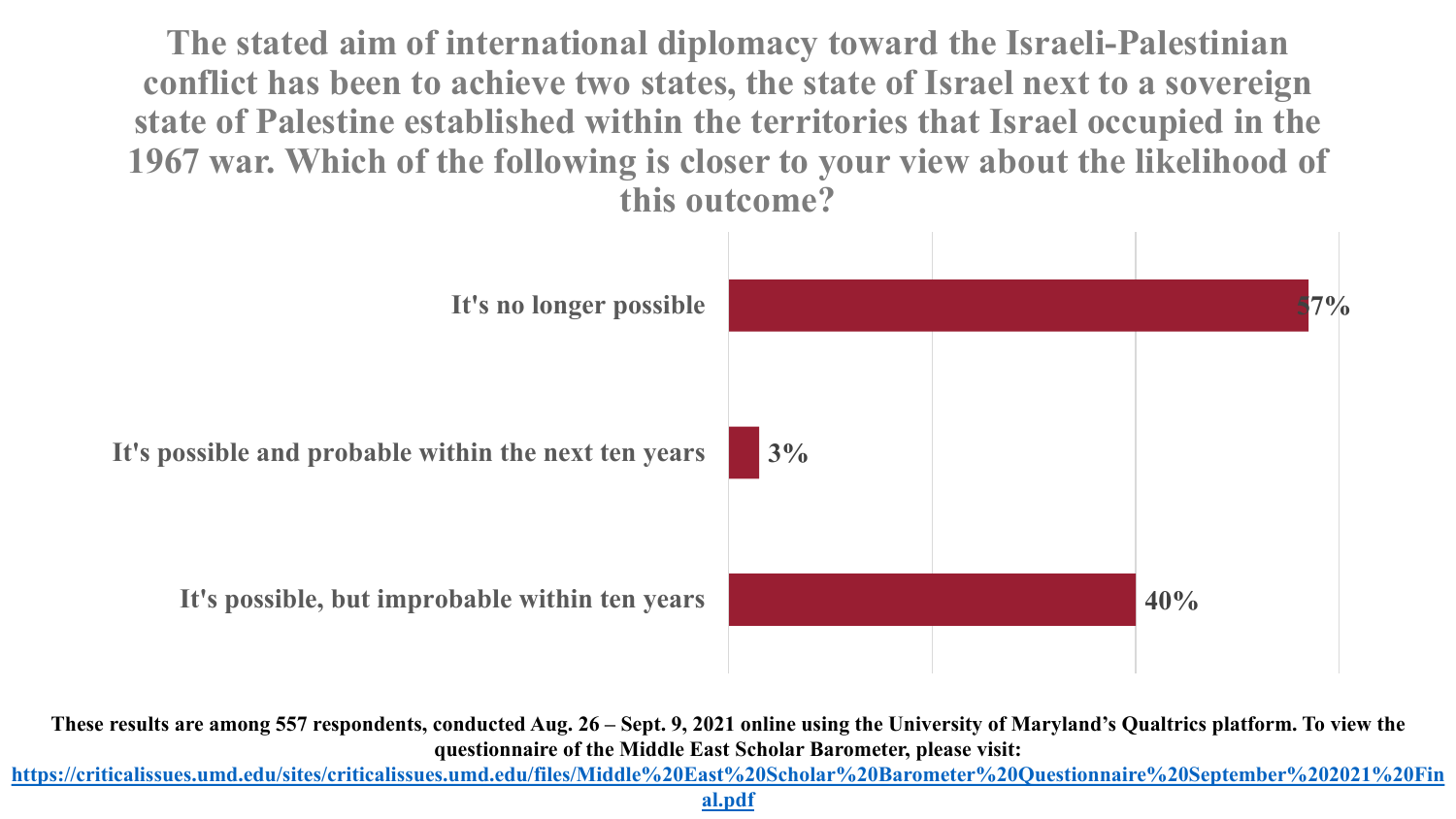**In your opinion, which of the following comes closest to describing the current reality in Israel, the West Bank, and Gaza:**



**These results are among 557 respondents, conducted Aug. 26 – Sept. 9, 2021 online using the University of Maryland's Qualtrics platform. To view the questionnaire of the Middle East Scholar Barometer, please visit:** 

**[https://criticalissues.umd.edu/sites/criticalissues.umd.edu/files/Middle%20East%20Scholar%20Barometer%20Questionnaire%20September%202021%20Fin](https://criticalissues.umd.edu/sites/criticalissues.umd.edu/files/Middle%20East%20Scholar%20Barometer%20Questionnaire%20September%202021%20Final.pdf)**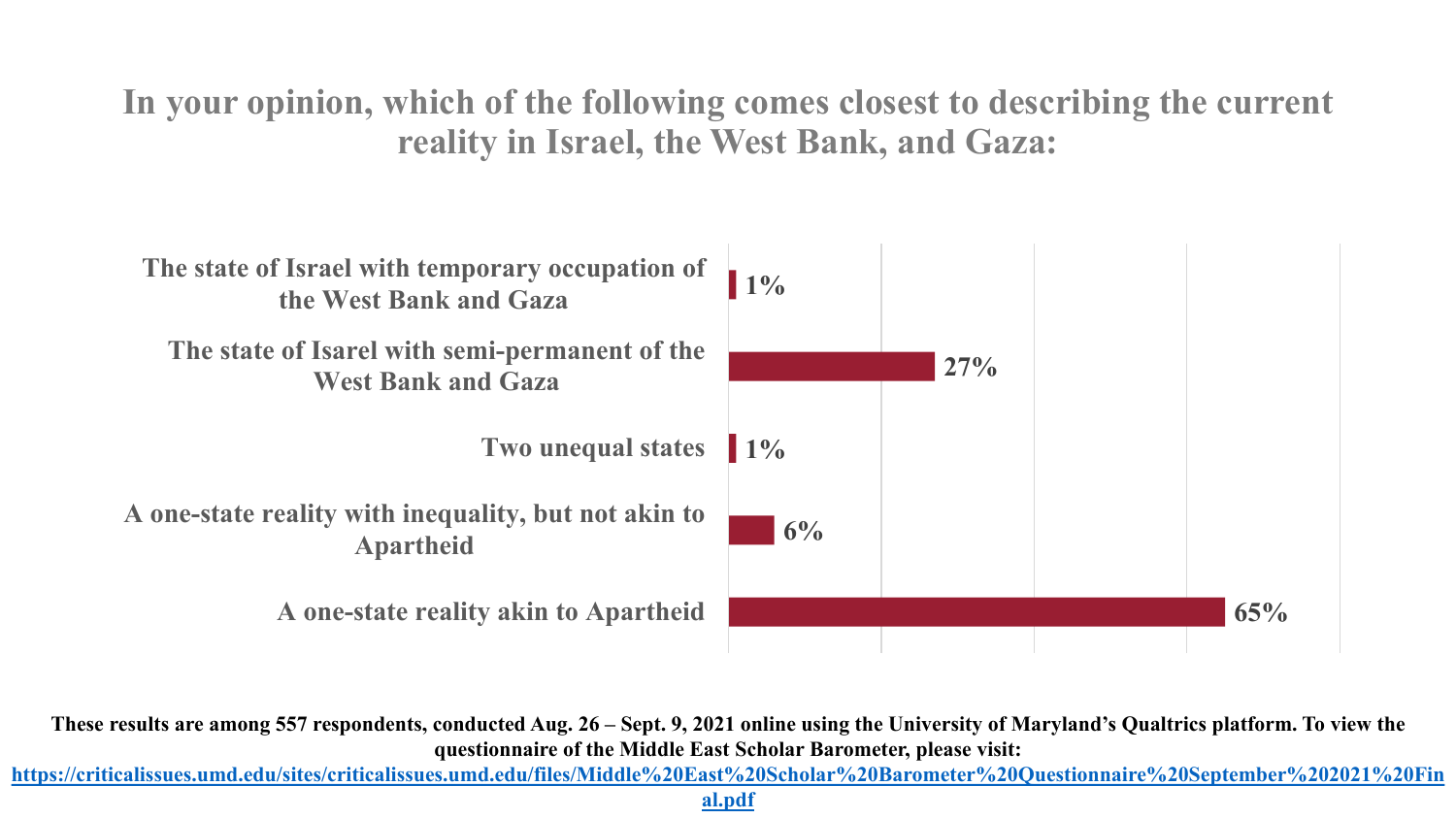**If a two-state outcome is, or becomes, no longer possible, which of the following is most likely in Israel, the West Bank, and Gaza in the next ten years?**



**These results are among 557 respondents, conducted Aug. 26 – Sept. 9, 2021 online using the University of Maryland's Qualtrics platform. To view the questionnaire of the Middle East Scholar Barometer, please visit:** 

**[https://criticalissues.umd.edu/sites/criticalissues.umd.edu/files/Middle%20East%20Scholar%20Barometer%20Questionnaire%20September%202021%20Fin](https://criticalissues.umd.edu/sites/criticalissues.umd.edu/files/Middle%20East%20Scholar%20Barometer%20Questionnaire%20September%202021%20Final.pdf)**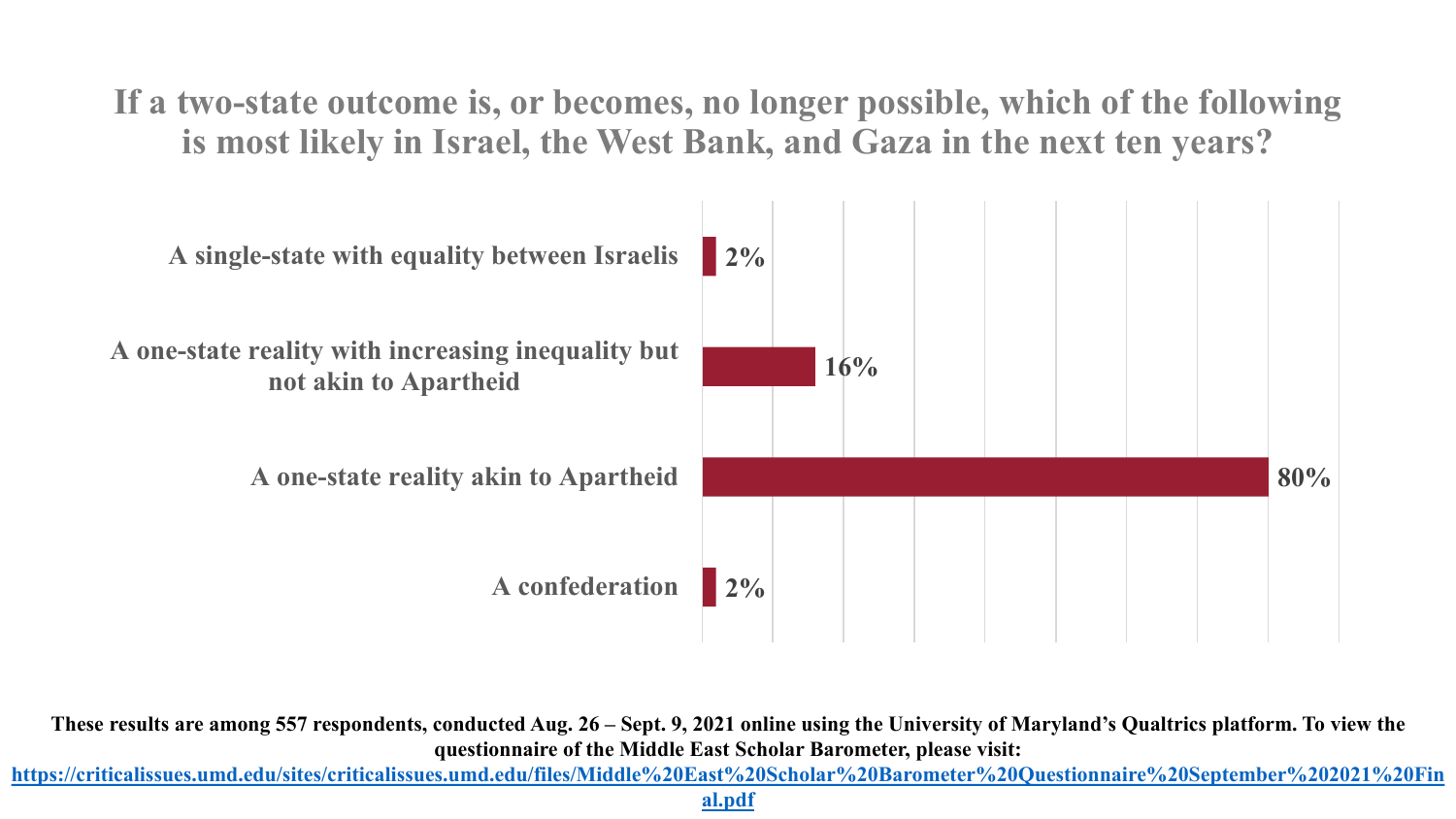### **Would the U.S. returning to the Joint Comprehensive Plan of Action (JCPOA) as it currently stands:**



**These results are among 557 respondents, conducted Aug. 26 – Sept. 9, 2021 online using the University of Maryland's Qualtrics platform. To view the questionnaire of the Middle East Scholar Barometer, please visit:** 

**[https://criticalissues.umd.edu/sites/criticalissues.umd.edu/files/Middle%20East%20Scholar%20Barometer%20Questionnaire%20September%202021%20Fin](https://criticalissues.umd.edu/sites/criticalissues.umd.edu/files/Middle%20East%20Scholar%20Barometer%20Questionnaire%20September%202021%20Final.pdf)**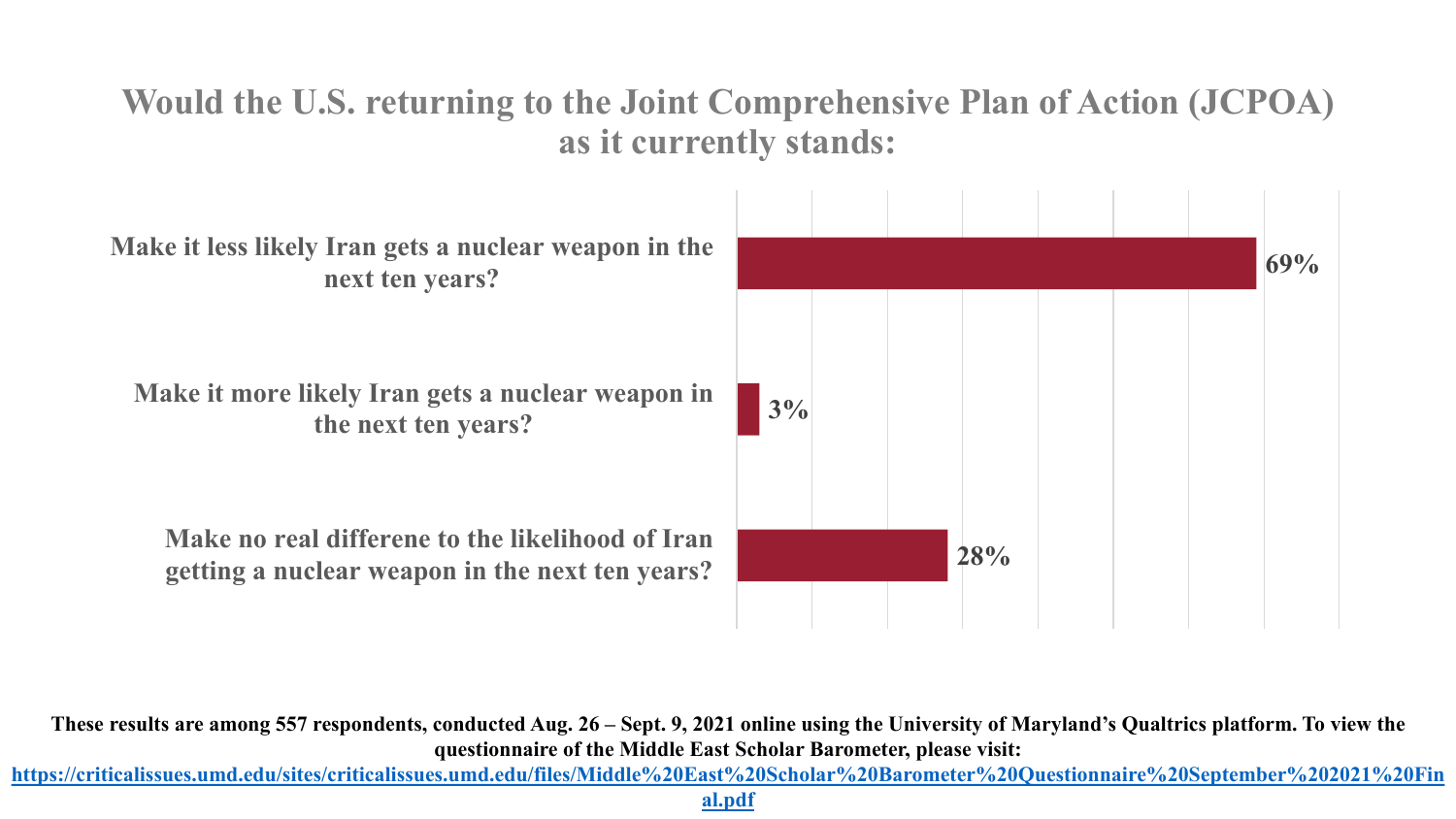### **Which strategy towards Iran is most likely to produce results favorable to U.S. interests?**



**These results are among 557 respondents, conducted Aug. 26 – Sept. 9, 2021 online using the University of Maryland's Qualtrics platform. To view the questionnaire of the Middle East Scholar Barometer, please visit:** 

**[https://criticalissues.umd.edu/sites/criticalissues.umd.edu/files/Middle%20East%20Scholar%20Barometer%20Questionnaire%20September%202021%20Fin](https://criticalissues.umd.edu/sites/criticalissues.umd.edu/files/Middle%20East%20Scholar%20Barometer%20Questionnaire%20September%202021%20Final.pdf)**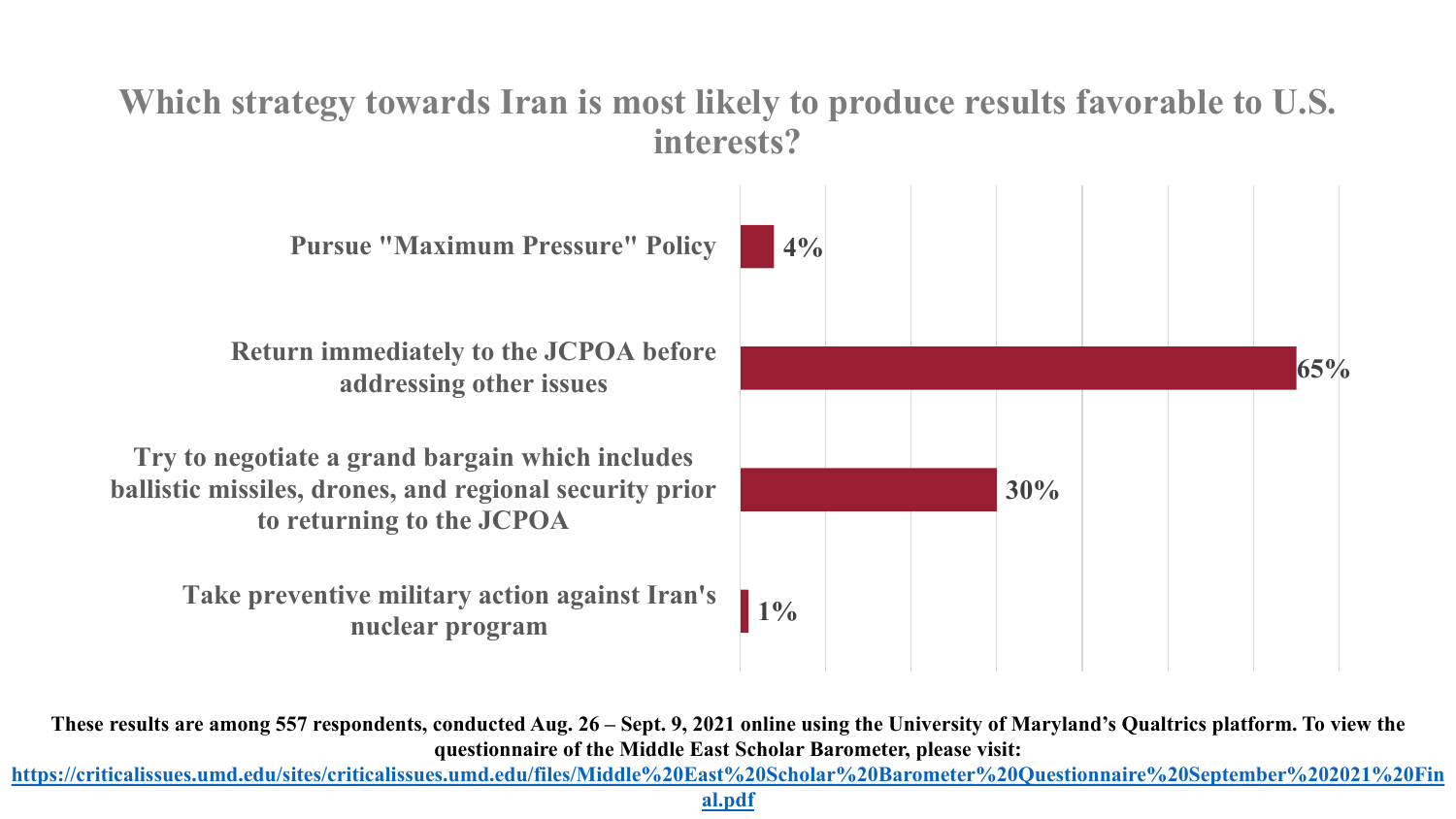#### **In comparison to six months ago, is a return to the JCPOA now more or less likely?**



**These results are among 557 respondents, conducted Aug. 26 – Sept. 9, 2021 online using the University of Maryland's Qualtrics platform. To view the questionnaire of the Middle East Scholar Barometer, please visit:** 

**[https://criticalissues.umd.edu/sites/criticalissues.umd.edu/files/Middle%20East%20Scholar%20Barometer%20Questionnaire%20September%202021%20Fin](https://criticalissues.umd.edu/sites/criticalissues.umd.edu/files/Middle%20East%20Scholar%20Barometer%20Questionnaire%20September%202021%20Final.pdf)**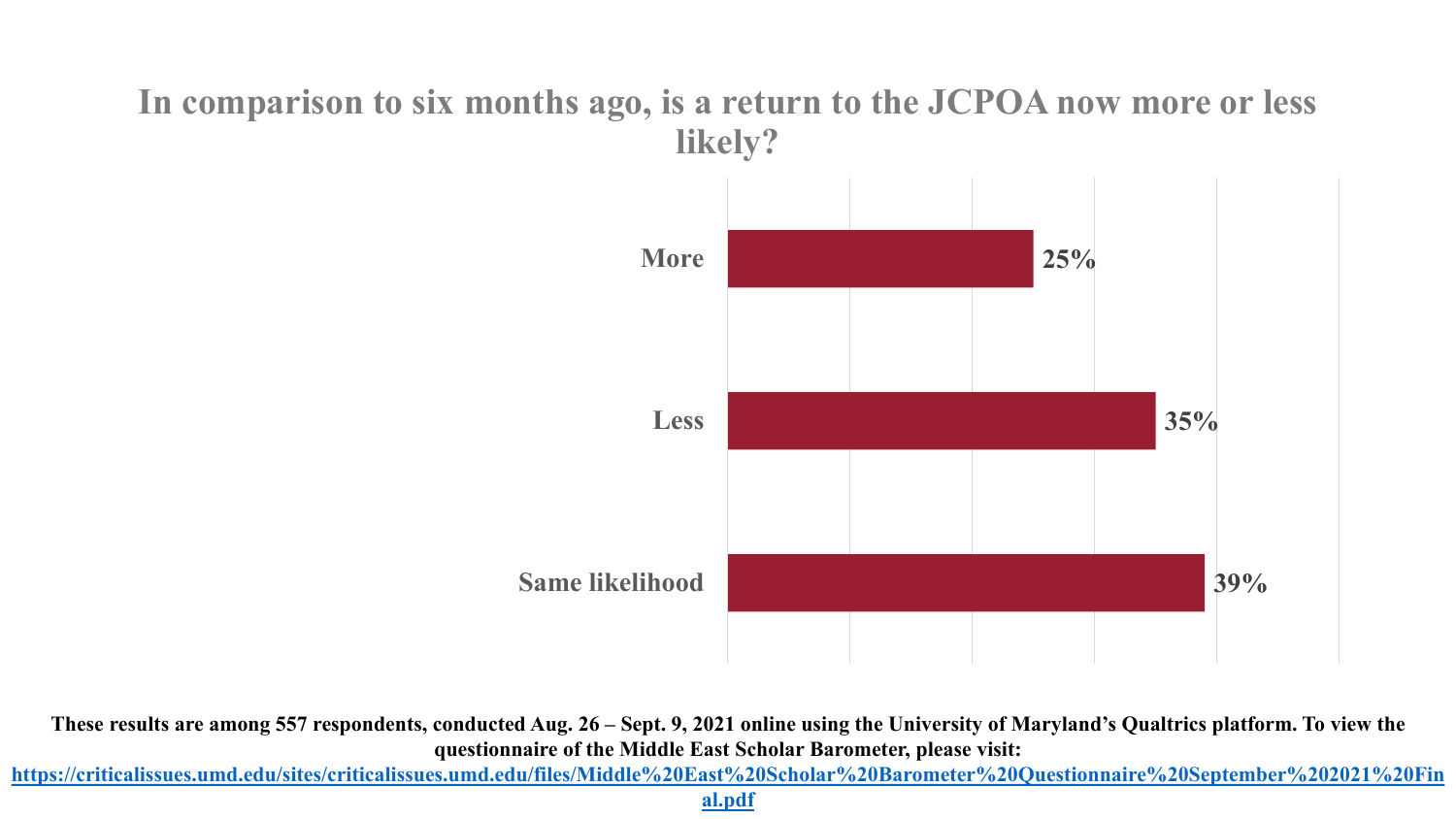**[Ask to those who answered "Less" to the last question] Who in your assessment is more responsible for the reduced likelihood of returning to the JCPOA:**



**These results are among 557 respondents, conducted Aug. 26 – Sept. 9, 2021 online using the University of Maryland's Qualtrics platform. To view the questionnaire of the Middle East Scholar Barometer, please visit:** 

**[https://criticalissues.umd.edu/sites/criticalissues.umd.edu/files/Middle%20East%20Scholar%20Barometer%20Questionnaire%20September%202021%20Fin](https://criticalissues.umd.edu/sites/criticalissues.umd.edu/files/Middle%20East%20Scholar%20Barometer%20Questionnaire%20September%202021%20Final.pdf)**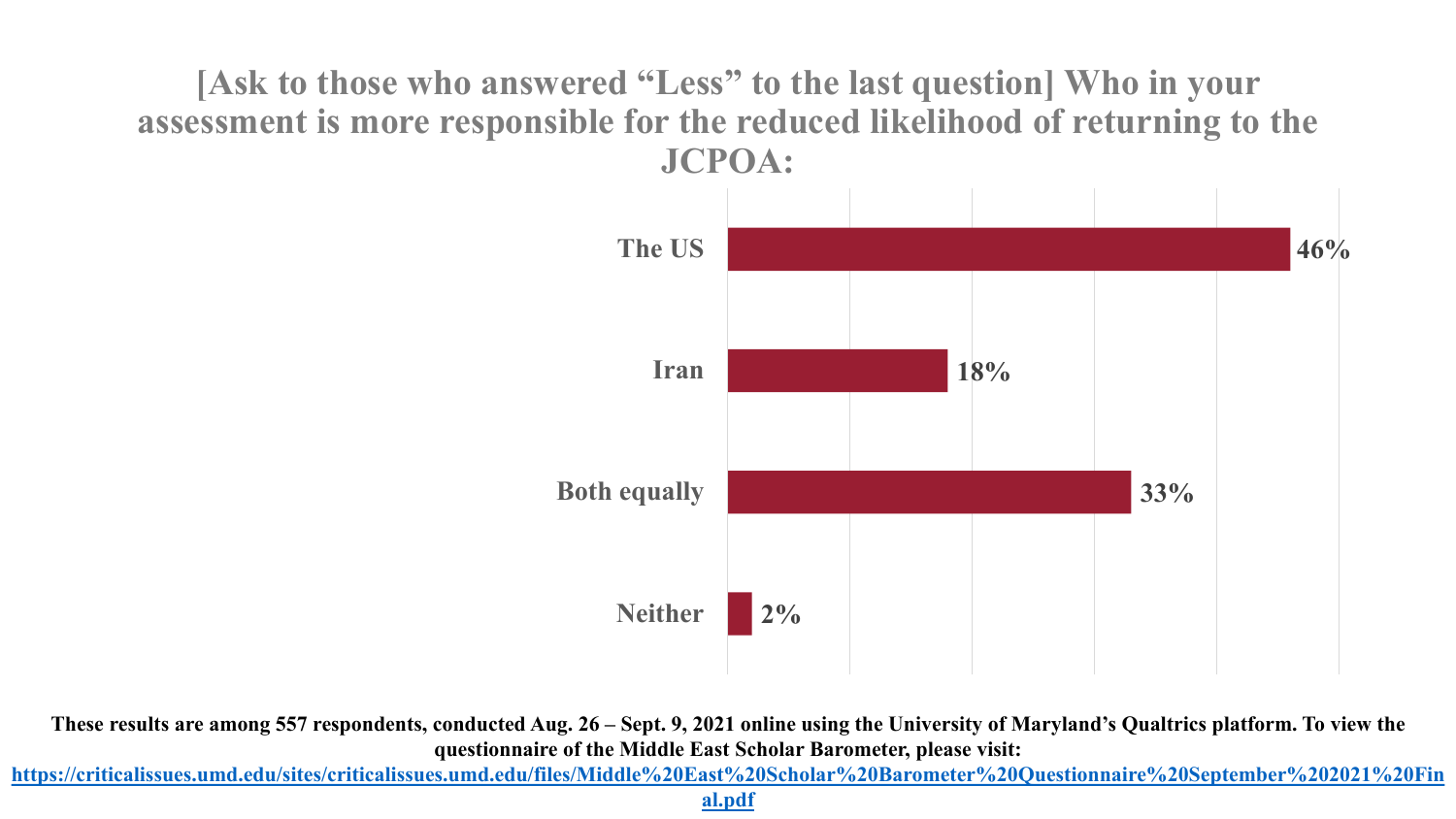# **What is your profession?**



**These results are among 557 respondents, conducted Aug. 26 – Sept. 9, 2021 online using the University of Maryland's Qualtrics platform. To view the questionnaire of the Middle East Scholar Barometer, please visit:** 

**[https://criticalissues.umd.edu/sites/criticalissues.umd.edu/files/Middle%20East%20Scholar%20Barometer%20Questionnaire%20September%202021%20Fin](https://criticalissues.umd.edu/sites/criticalissues.umd.edu/files/Middle%20East%20Scholar%20Barometer%20Questionnaire%20September%202021%20Final.pdf)**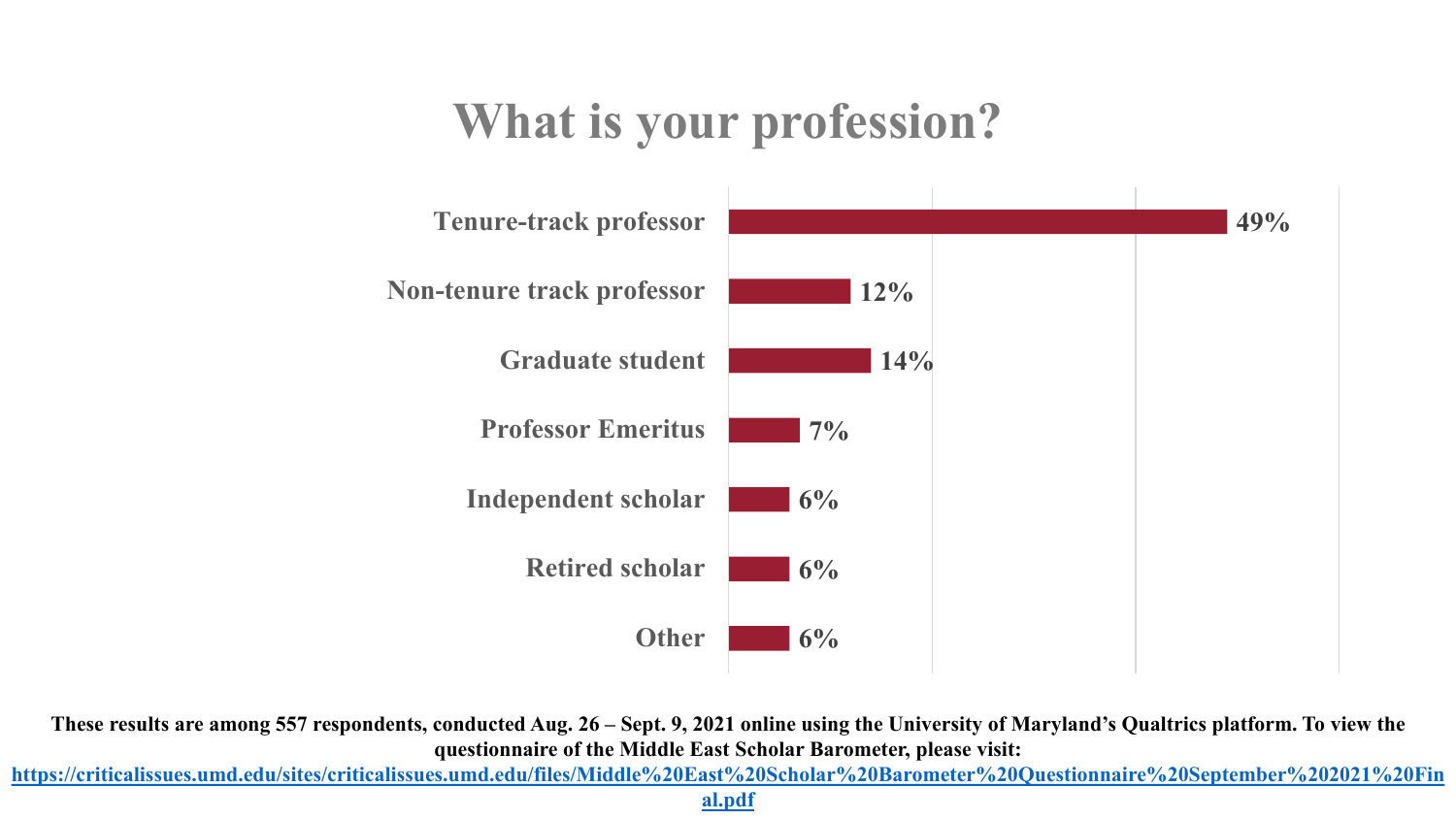

**These results are among 557 respondents, conducted Aug. 26 – Sept. 9, 2021 online using the University of Maryland's Qualtrics platform. To view the questionnaire of the Middle East Scholar Barometer, please visit:** 

**[https://criticalissues.umd.edu/sites/criticalissues.umd.edu/files/Middle%20East%20Scholar%20Barometer%20Questionnaire%20September%202021%20Fin](https://criticalissues.umd.edu/sites/criticalissues.umd.edu/files/Middle%20East%20Scholar%20Barometer%20Questionnaire%20September%202021%20Final.pdf)**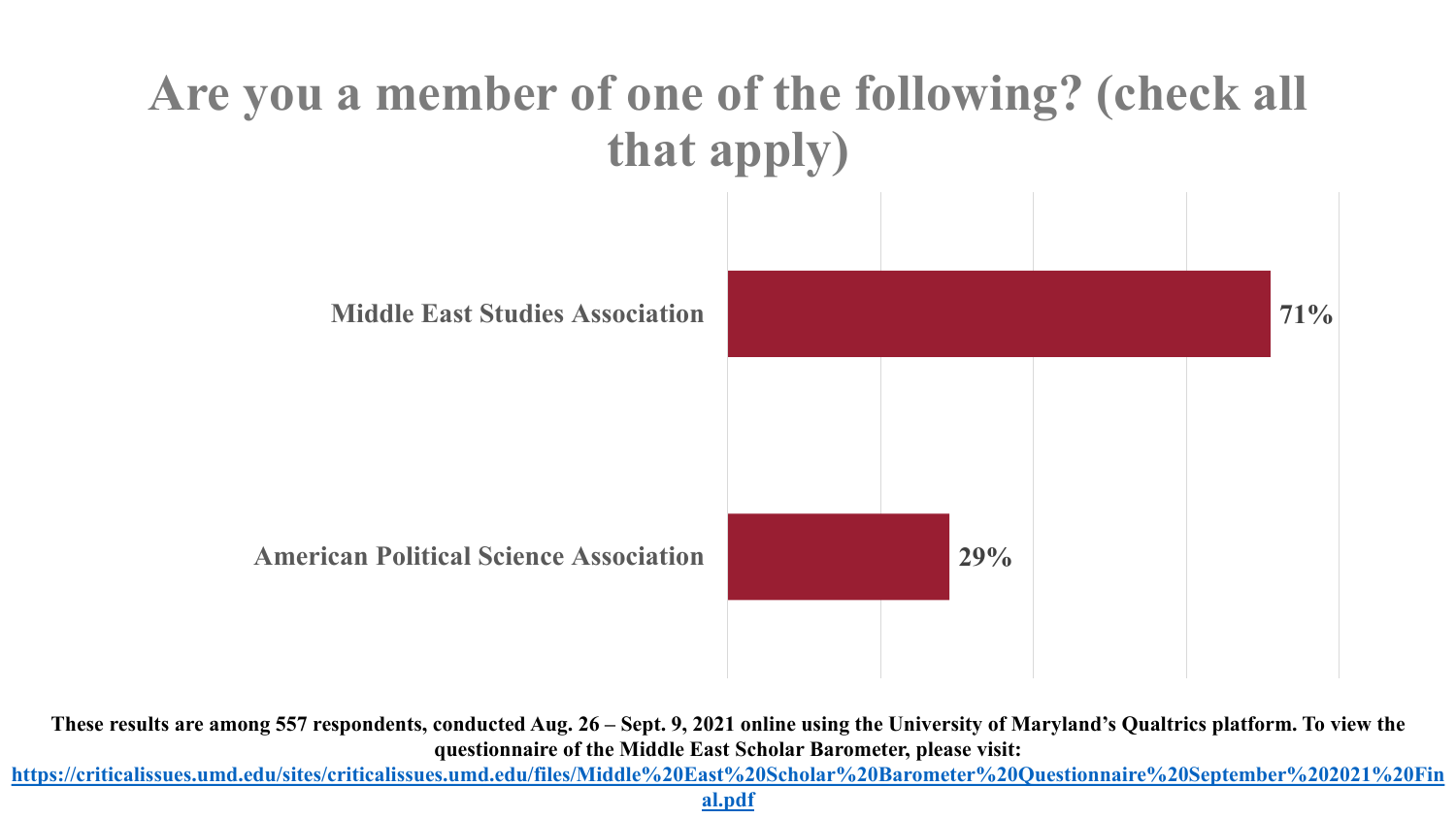## **What is your discipline?**



**These results are among 557 respondents, conducted Aug. 26 – Sept. 9, 2021 online using the University of Maryland's Qualtrics platform. To view the questionnaire of the Middle East Scholar Barometer, please visit:** 

**[https://criticalissues.umd.edu/sites/criticalissues.umd.edu/files/Middle%20East%20Scholar%20Barometer%20Questionnaire%20September%202021%20Fin](https://criticalissues.umd.edu/sites/criticalissues.umd.edu/files/Middle%20East%20Scholar%20Barometer%20Questionnaire%20September%202021%20Final.pdf)**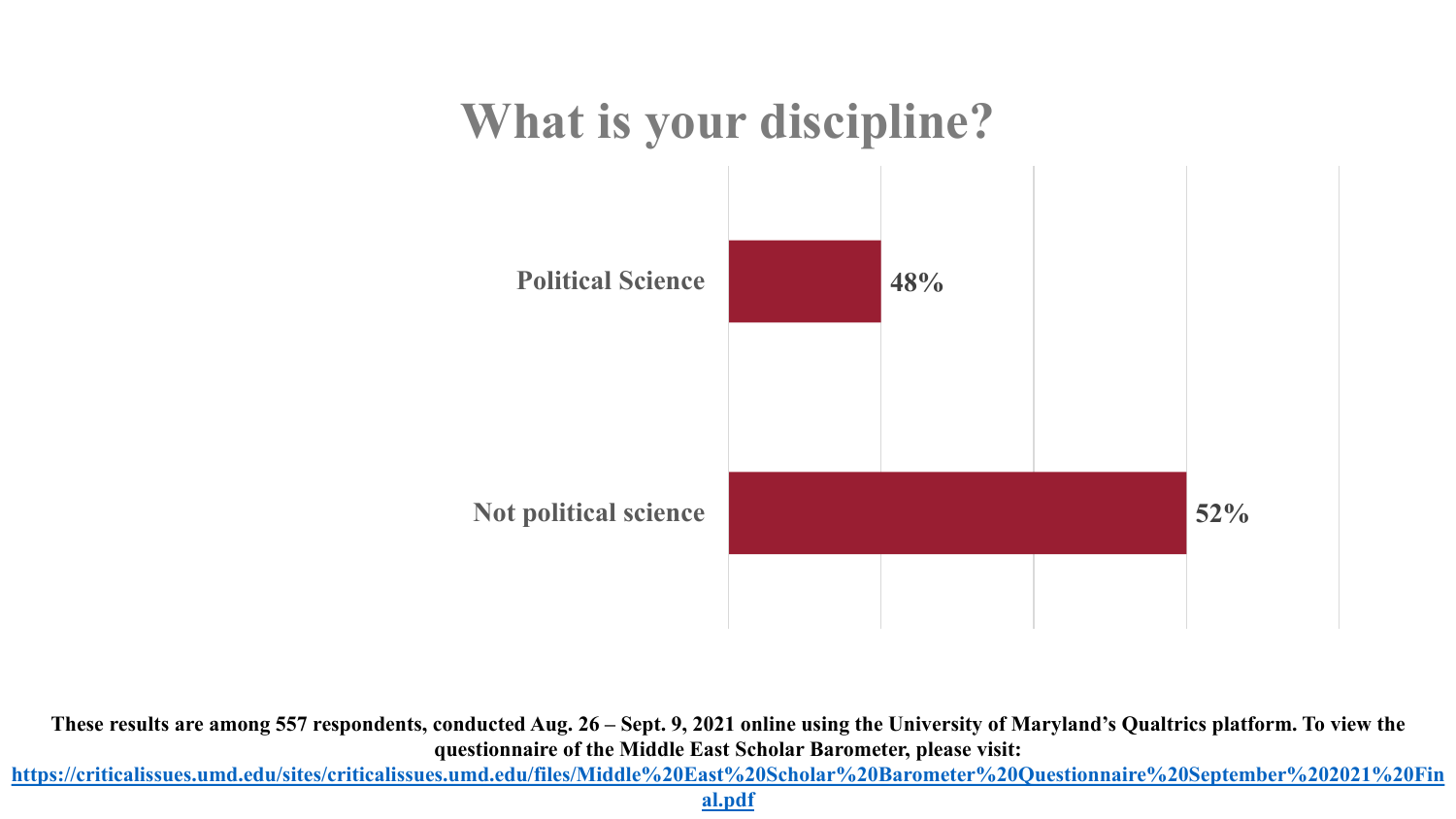## **What is your preferred gender identity?**



**These results are among 557 respondents, conducted Aug. 26 – Sept. 9, 2021 online using the University of Maryland's Qualtrics platform. To view the questionnaire of the Middle East Scholar Barometer, please visit:** 

**[https://criticalissues.umd.edu/sites/criticalissues.umd.edu/files/Middle%20East%20Scholar%20Barometer%20Questionnaire%20September%202021%20Fin](https://criticalissues.umd.edu/sites/criticalissues.umd.edu/files/Middle%20East%20Scholar%20Barometer%20Questionnaire%20September%202021%20Final.pdf)**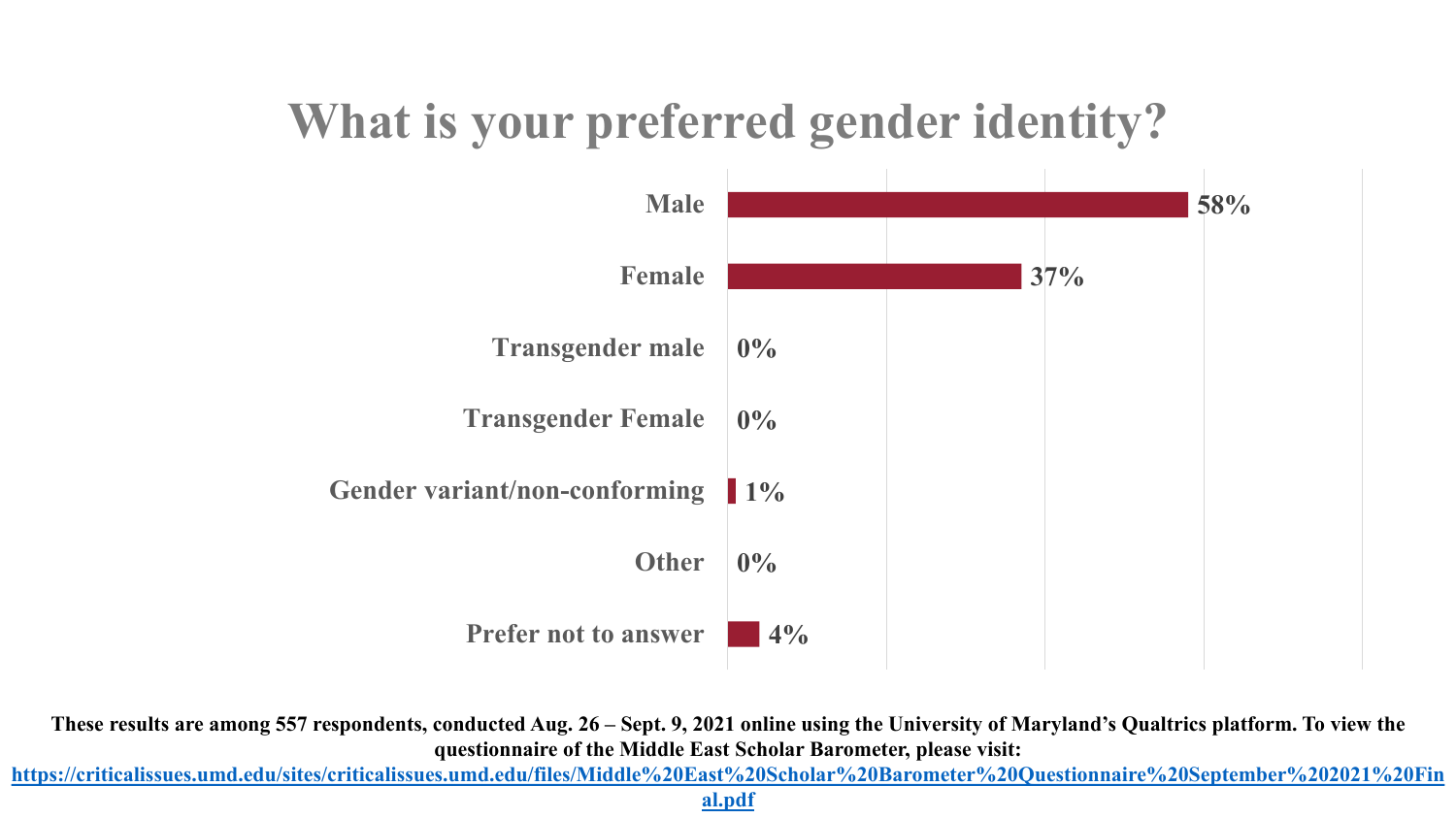# **Are you currently located outside or inside of the United States?**



**These results are among 557 respondents, conducted Aug. 26 – Sept. 9, 2021 online using the University of Maryland's Qualtrics platform. To view the questionnaire of the Middle East Scholar Barometer, please visit:** 

**[https://criticalissues.umd.edu/sites/criticalissues.umd.edu/files/Middle%20East%20Scholar%20Barometer%20Questionnaire%20September%202021%20Fin](https://criticalissues.umd.edu/sites/criticalissues.umd.edu/files/Middle%20East%20Scholar%20Barometer%20Questionnaire%20September%202021%20Final.pdf)**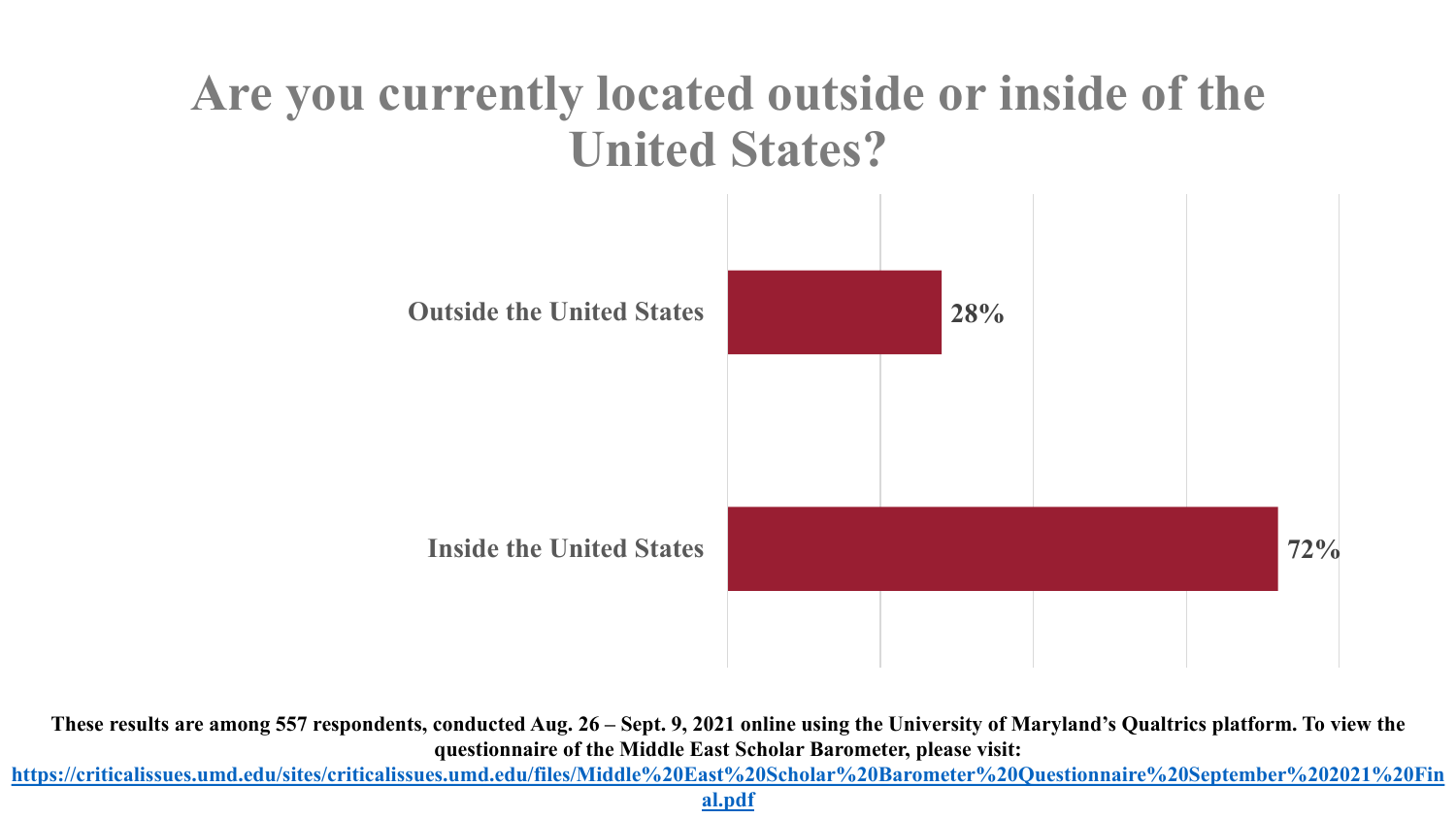## **Did you participate in first survey in February of 2021?**



**These results are among 557 respondents, conducted Aug. 26 – Sept. 9, 2021 online using the University of Maryland's Qualtrics platform. To view the questionnaire of the Middle East Scholar Barometer, please visit:** 

**[https://criticalissues.umd.edu/sites/criticalissues.umd.edu/files/Middle%20East%20Scholar%20Barometer%20Questionnaire%20Septem](https://criticalissues.umd.edu/sites/criticalissues.umd.edu/files/Middle%20East%20Scholar%20Barometer%20Questionnaire%20September%202021%20Final.pdf) ber%202021%20Final.pdf**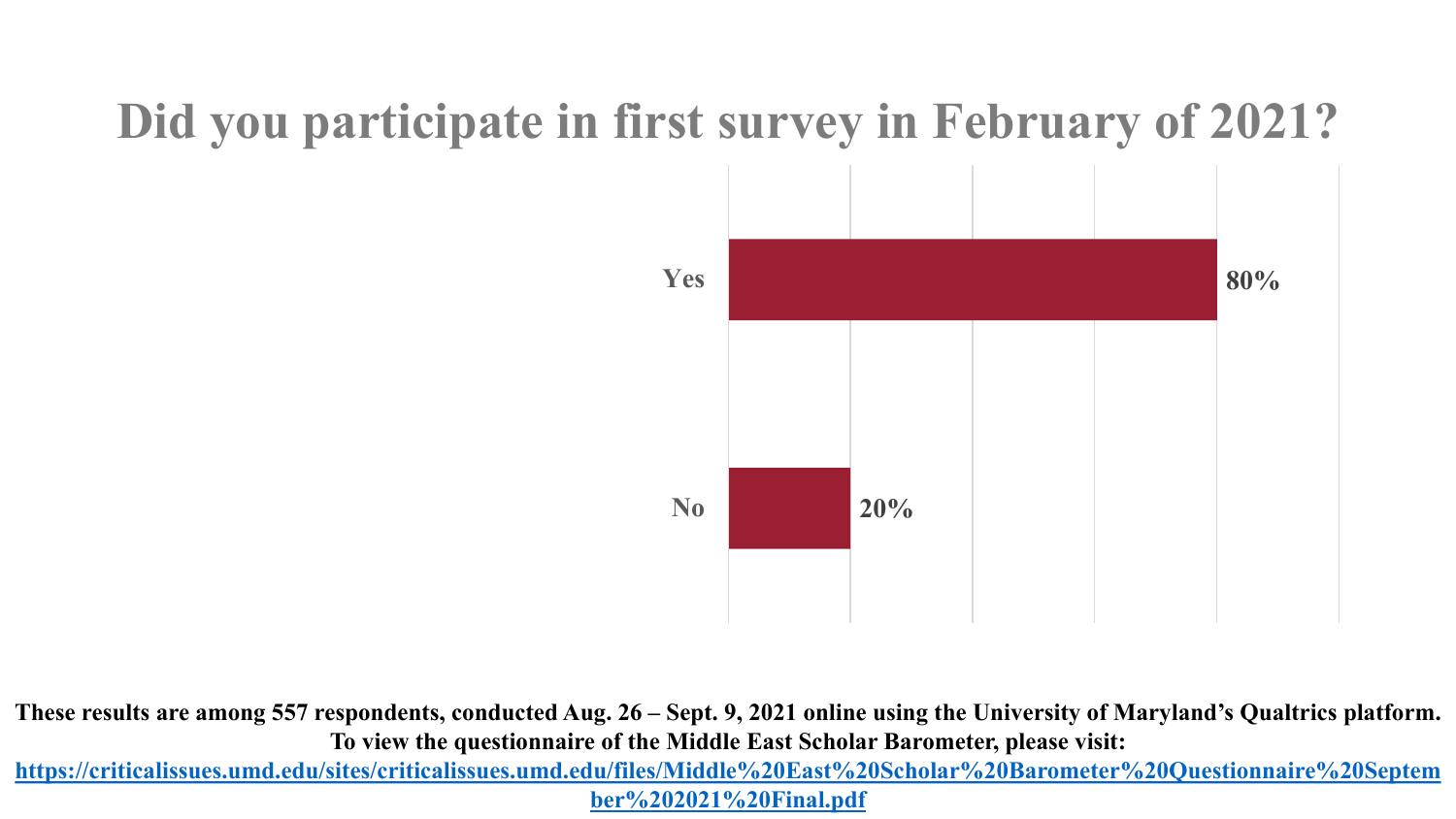**The stated aim of international diplomacy toward the Israeli-Palestinian conflict has been to achieve two states, the state of Israel next to a sovereign state of Palestine established within the territories that Israel occupied in the 1967 war. Which of the following is closer to your view about the likelihood of this outcome?**



**Comparison of the University of Maryland and George Washington University Middle East Scholar Barometer, [conducted February 8-15, 2021](https://criticalissues.umd.edu/sites/criticalissues.umd.edu/files/Middle%20East%20Scholar%20Barometer%25%2020Questionnaire.pdf) and the University of Maryland and George Washington University Middle East Scholar Barometer, [conducted August 26 –](https://criticalissues.umd.edu/sites/criticalissues.umd.edu/files/Middle%20East%20Scholar%20Barometer%20Questionnaire%20September%202021%20Final.pdf) September 9, 2021.**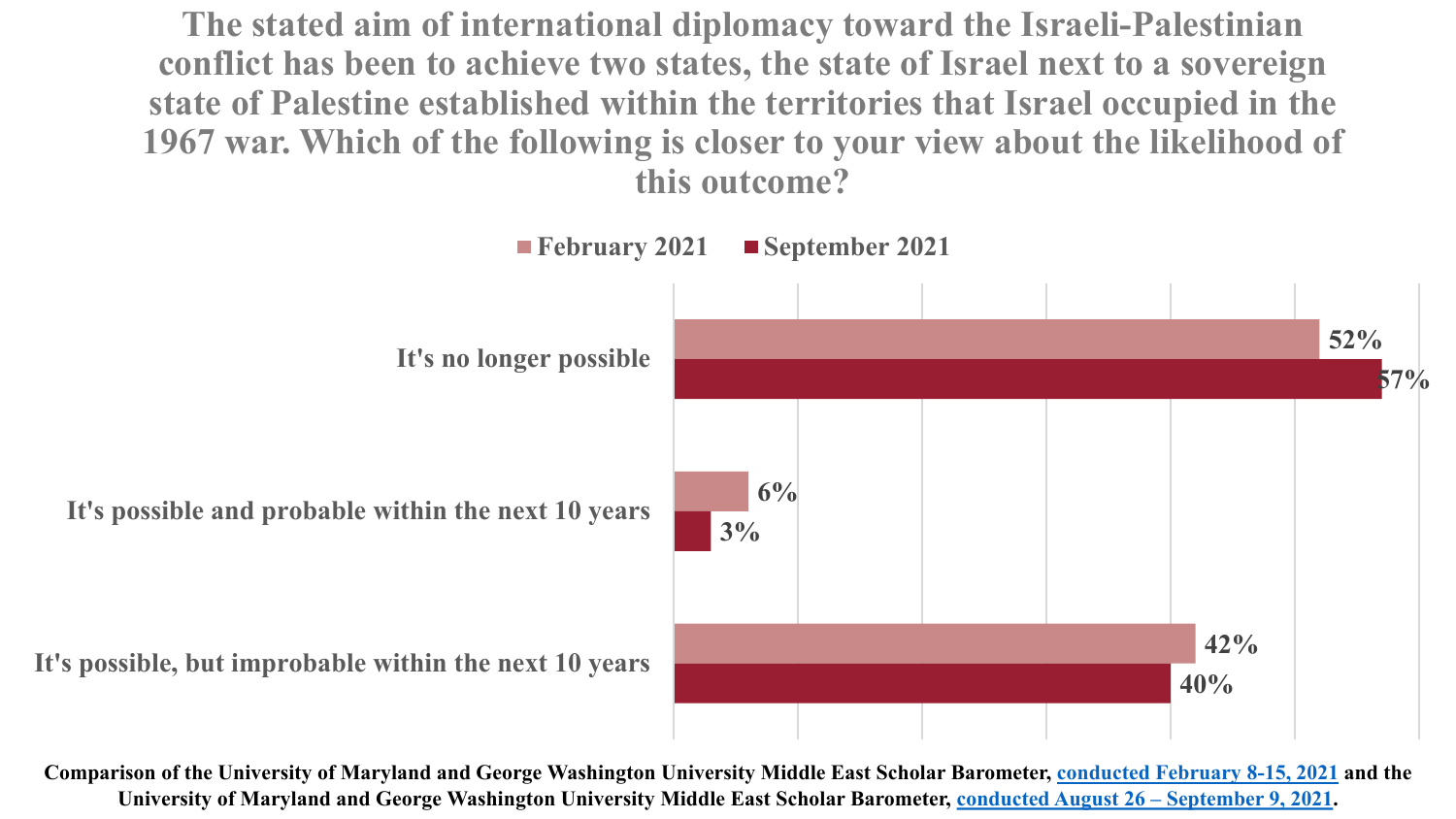**In your opinion, which of the following comes closest to describing the current reality in Israel, the West Bank, and Gaza:**



**Comparison of the University of Maryland and George Washington University Middle East Scholar Barometer, [conducted February 8-15, 2021](https://criticalissues.umd.edu/sites/criticalissues.umd.edu/files/Middle%20East%20Scholar%20Barometer%25%2020Questionnaire.pdf) and the University of Maryland and George Washington University Middle East Scholar Barometer, [conducted August 26 –](https://criticalissues.umd.edu/sites/criticalissues.umd.edu/files/Middle%20East%20Scholar%20Barometer%20Questionnaire%20September%202021%20Final.pdf) September 9, 2021.**